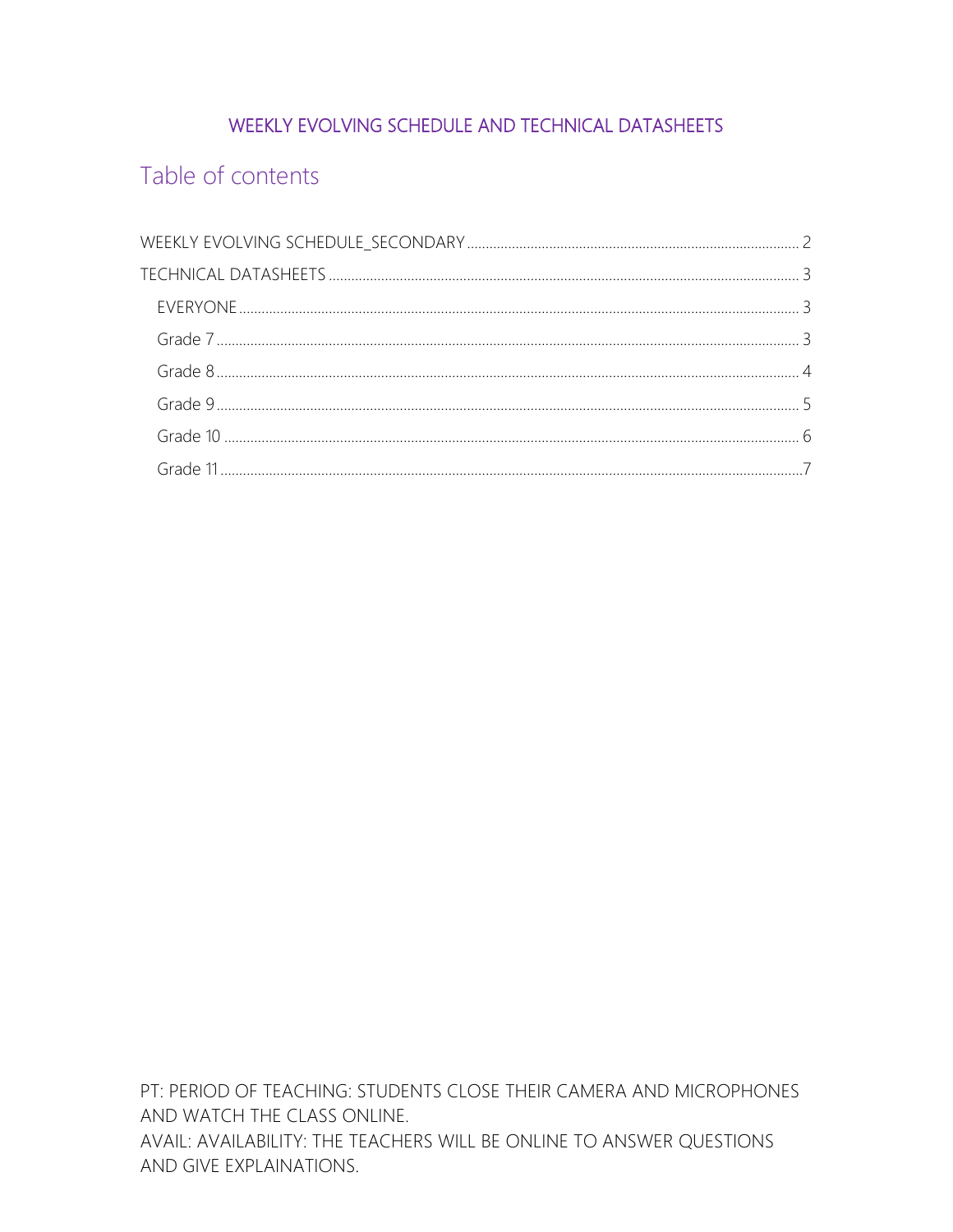PT: PERIOD OF TEACHING: STUDENTS CLOSE THEIR CAMERA AND MICROPHONES AND WATCH THE CLASS ONLINE. AVAIL: AVAILABILITY: THE TEACHERS WILL BE ONLINE TO ANSWER QUESTIONS AND GIVE EXPLAINATIONS.

<span id="page-1-0"></span>

|                               |            | Monday                                                                                               | Tuesday                           |                                                                                                         | Wednesday                                                                                            | Thursday                                                                                                  | Friday                                            |  |
|-------------------------------|------------|------------------------------------------------------------------------------------------------------|-----------------------------------|---------------------------------------------------------------------------------------------------------|------------------------------------------------------------------------------------------------------|-----------------------------------------------------------------------------------------------------------|---------------------------------------------------|--|
| P1<br>$9:30-10:15$            |            |                                                                                                      | <b>7E</b>                         | FRN: P.T.                                                                                               | ENG: P.T.                                                                                            | Science: P.T.                                                                                             | Social Sc.: P.T.                                  |  |
|                               |            |                                                                                                      |                                   | Abramovitch, E.                                                                                         | Maltezos, T                                                                                          | Robertson, S.                                                                                             | Manzo, M.                                         |  |
|                               |            |                                                                                                      | <b>8E</b>                         | Mus.Voc.: P.T.<br>Raymond Létourneau, Sylvie<br>Lamanque, Emmanuelle RG, Catherine<br>Le Saunier (EMSB) | Maths: AVAIL<br>Robertson, S.                                                                        | <b>ENG: AVAIL</b><br>Nichols, S.                                                                          | Maths: AVAIL<br>Robertson, S.                     |  |
|                               |            | Support<br>Manzo, M.<br>Chang, D.                                                                    | 9E                                | Science: P.T.<br>Robertson, S.                                                                          | Visual Arts: P.T.<br>Saad, R.                                                                        | Drama: P.T.<br>Saad, R.                                                                                   | -9<br>Mus. Inst.: P.T.<br>By instrument           |  |
|                               |            |                                                                                                      | <b>10E</b>                        | ENG: P.T.<br>Finlayson, A.                                                                              | Maths: AVAIL<br>CST: Chang, D.<br>SN: Garratt, K.                                                    | <b>ENG: AVAIL</b><br>Finlayson, A.                                                                        | Drama: P.T.<br>Nichols, S.                        |  |
|                               |            |                                                                                                      | 11E                               | Support<br>Manzo, M.<br>Chang, D.                                                                       | <b>ENG: AVAIL</b><br>Finlayson, A.                                                                   | Maths: P.T.<br>CST: Chang, D.<br>SN : Garratt, K.                                                         | FRN : P.T.<br>Abramovitch, E.                     |  |
|                               | <b>7E</b>  | ENG: P.T.<br>Maltezos, T.                                                                            | Mus. Inst.: P.T.<br>By instrument |                                                                                                         | Maths: AVAIL<br>Turgel, S.                                                                           | Mus.Voc.: P.T.<br>Marie-Hélène Lecavalier, Sylvie Lamanque, Emmanuelle RG,<br>Catherine Le Saunier (EMSB) | Maths: P.T.<br>Turgel, S.                         |  |
|                               | <b>8E</b>  | Social Sc.: AVAIL<br>Manzo, Maria                                                                    |                                   | ENG: P.T.                                                                                               | Mus. Inst.: P.T.<br>By instrument                                                                    | Maths: P.T.<br>Robertson, S.                                                                              | ENG: P.T.                                         |  |
| P <sub>2</sub>                | <b>9E</b>  | FRN : AVAIL<br>Abramovitch, E.                                                                       |                                   | Nichols, S.                                                                                             | FRN : P.T.<br>Abramovitch, E                                                                         | Social Sc.: P.T.<br>Finlayson, A.                                                                         | Nichols, S.                                       |  |
| 10:30-11:15                   | <b>10E</b> | Mus.Voc.: P.T.<br>Raymond Létourneau, Sylvie Lamanque,<br>Emmanuelle RG, Catherine Le Saunier (EMSB) | Science: P.T.<br>Garratt, K.      |                                                                                                         | Social Sc.: AVAIL<br>Finlayson, A.                                                                   | Maths: P.T.<br>CST: Chang, D.<br>SN : Garratt, K.                                                         | <b>ENG: AVAIL</b><br>Finlayson, A.                |  |
|                               | 11E        | Maths: P.T.<br>CST: Chang, D.<br>SN: Garratt, K.                                                     | Soutien<br>Manzo, M.<br>Chang, D. |                                                                                                         | Chem/Phys.: P.T.<br>Garratt, K.                                                                      | Drama: P.T.<br>Saad, R.                                                                                   | Maths: AVAIL<br>CST: Chang, D.<br>SN: Garratt, K. |  |
| Well-being<br>$11:30 - 12:00$ |            | Land's move!<br><b>CSDM</b>                                                                          |                                   | Meditation<br><b>CSDM</b>                                                                               | Land's move!<br><b>CSDM</b>                                                                          | Yoga<br><b>CSDM</b>                                                                                       | Land's move!<br><b>CSDM</b>                       |  |
|                               |            | Maths: P.T.                                                                                          |                                   | Visual Arts: P.T.                                                                                       | Drama: P.T.                                                                                          | <b>ENG: AVAIL</b>                                                                                         |                                                   |  |
|                               | <b>7E</b>  | Tugel, S.                                                                                            |                                   | Saad, R.                                                                                                | Saad, R.                                                                                             | Maltezos, T.                                                                                              |                                                   |  |
|                               | <b>8E</b>  | Science: P.T.<br>Robertson, S.                                                                       |                                   | Drama: P.T.<br>Nichols, S.                                                                              |                                                                                                      | Social Sc.: P.E<br>Manzo, M.                                                                              |                                                   |  |
| P3<br>13:00-13:45             | <b>9E</b>  | Mus.Voc.: P.T.<br>Raymond Létourneau, Sylvie Lamanque,<br>Emmanuelle RG, Catherine Le Saunier (EMSB) |                                   | Maths: P.T.<br>Robertson, S.                                                                            | ENG: P.T.<br>Nichols, S.                                                                             | Maths: P.T.<br>Robertson, S.                                                                              |                                                   |  |
|                               | 10E        | FRN: AVAIL<br>Abramovitch, E.                                                                        |                                   | Mus. Inst.: P.T.<br>By instrument                                                                       | ENG: P.T.<br>Finlayson, A.                                                                           | FRN : P.T.<br>Abramovitch, E                                                                              |                                                   |  |
|                               | 11E        | <b>ENG: AVAIL</b>                                                                                    |                                   | ENG: P.T.                                                                                               | FRN.: AVAIL                                                                                          | ENG: P.T.                                                                                                 |                                                   |  |
|                               |            | Finlayson, A.                                                                                        |                                   | Finlayson, A.                                                                                           | Abramovitch, E.                                                                                      | Finlayson, A.                                                                                             | Reading period or personal work                   |  |
|                               | <b>7E</b>  | Social Sc.: AVAIL<br>Manzo, M.                                                                       |                                   | ENG: AVAIL<br>Maltezos, T.                                                                              | Support                                                                                              | FRN : AVAIL<br>Abramovitch, E                                                                             |                                                   |  |
|                               | <b>8E</b>  | FRN : P.T.                                                                                           |                                   | Maths: P.T.                                                                                             | Manzo, M.<br>Chang, D.                                                                               | Visual Arts: P.T.                                                                                         |                                                   |  |
|                               |            | Abramovitch, E.                                                                                      |                                   | Robertson, S.                                                                                           |                                                                                                      | Saad, R.                                                                                                  |                                                   |  |
| <b>P4</b><br>14:00-14:45      | 9E         | ENG: P.T.<br>Nichols, S.                                                                             |                                   | Social Sc.: AVAIL<br>Finlayson, A.                                                                      | Maths: AVAIL<br>Robertson, S.                                                                        | Reading period or personal work                                                                           |                                                   |  |
|                               | <b>10E</b> | Visual Arts: P.T.<br>Saad, R.                                                                        |                                   | Maths: P.T.<br>CST: Chang, D.<br>SN : Garratt, K.                                                       | Support<br>Manzo, M.<br>Chang, D.                                                                    | Social Sc.: P.T.<br>Finlayson, A.                                                                         |                                                   |  |
|                               | 11E        | Reading period or personal work                                                                      |                                   | Visual Arts: P.T.<br>Saad R.                                                                            | Mus.Voc.: P.T.<br>Raymond Létourneau, Sylvie Lamanque, Emmanuelle<br>RG, Catherine Le Saunier (EMSB) | Mus. Inst.: P.T.<br>By instrument                                                                         |                                                   |  |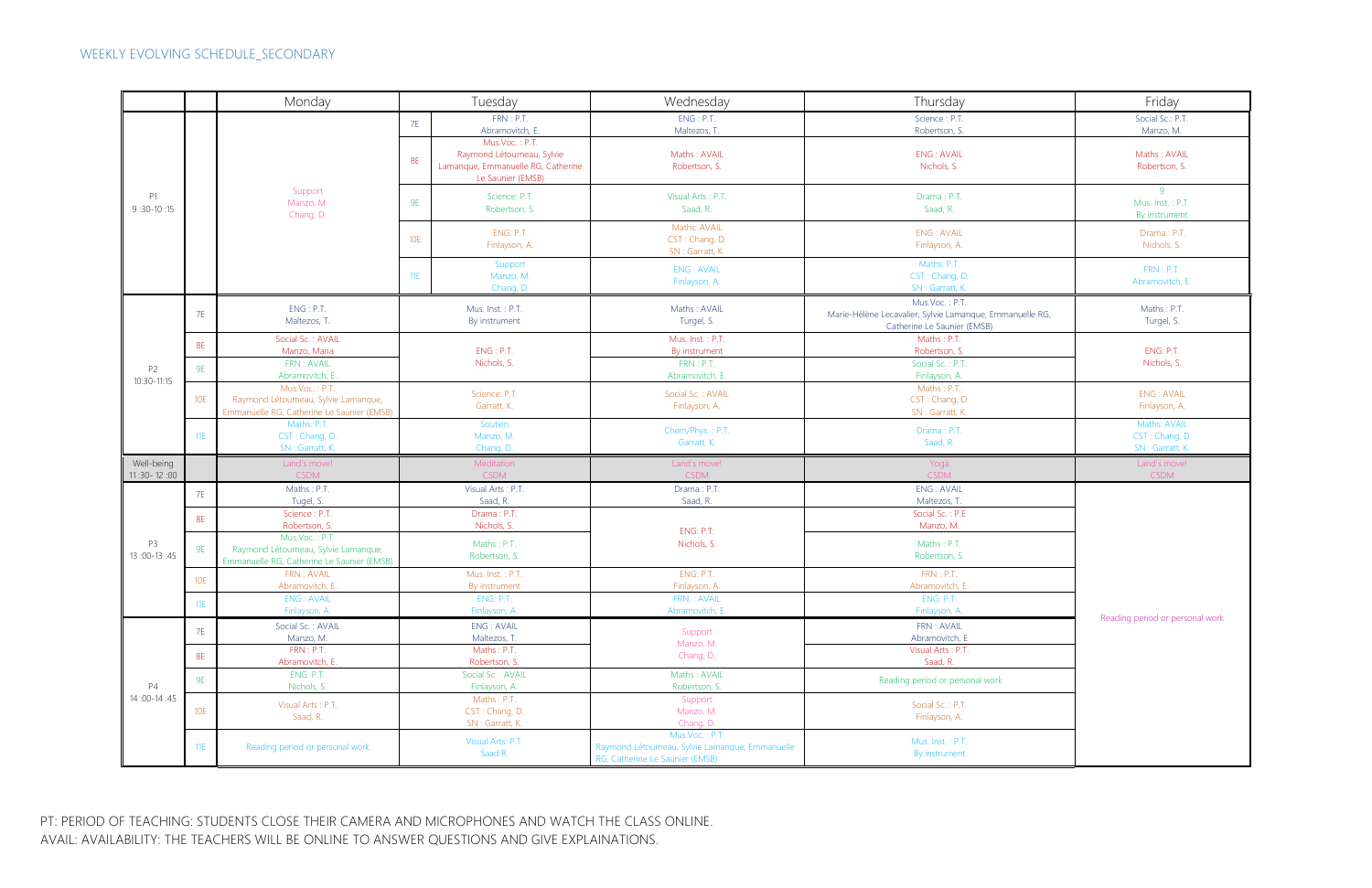<span id="page-2-2"></span><span id="page-2-1"></span><span id="page-2-0"></span>TECHNICAL DATASHEETS

EVERYONE WELL-BEING GRADE 7-11\_CSDM-EMSB Name of the TEAM : Classe\_Bien-être (CSDM) LINK :

[https://teams.microsoft.com/l/team/19%3ad8f8b5dbaa2942c59ef610da7245ea9f%40t](https://teams.microsoft.com/l/team/19%3ad8f8b5dbaa2942c59ef610da7245ea9f%40thread.tacv2/conversations?groupId=86b599f7-c0b6-46a8-a739-b91840fd5d46&tenantId=6ce6b2d1-4637-4a23-ac7d-2543b947971f) [hread.tacv2/conversations?groupId=86b599f7-c0b6-46a8-a739](https://teams.microsoft.com/l/team/19%3ad8f8b5dbaa2942c59ef610da7245ea9f%40thread.tacv2/conversations?groupId=86b599f7-c0b6-46a8-a739-b91840fd5d46&tenantId=6ce6b2d1-4637-4a23-ac7d-2543b947971f) [b91840fd5d46&tenantId=6ce6b2d1-4637-4a23-ac7d-2543b947971f](https://teams.microsoft.com/l/team/19%3ad8f8b5dbaa2942c59ef610da7245ea9f%40thread.tacv2/conversations?groupId=86b599f7-c0b6-46a8-a739-b91840fd5d46&tenantId=6ce6b2d1-4637-4a23-ac7d-2543b947971f)

Grade 7

All classes except music

LINK :

[https://teams.microsoft.com/l/team/19%3a36de294d2e1448de85dbcad2fdc5b250%40](https://teams.microsoft.com/l/team/19%3a36de294d2e1448de85dbcad2fdc5b250%40thread.tacv2/conversations?groupId=a5d23468-843d-4ad3-8abe-51c472200f4a&tenantId=682a8edc-3535-447b-8c7a-8431a1d8d1b5) [thread.tacv2/conversations?groupId=a5d23468-843d-4ad3-8abe-](https://teams.microsoft.com/l/team/19%3a36de294d2e1448de85dbcad2fdc5b250%40thread.tacv2/conversations?groupId=a5d23468-843d-4ad3-8abe-51c472200f4a&tenantId=682a8edc-3535-447b-8c7a-8431a1d8d1b5)

[51c472200f4a&tenantId=682a8edc-3535-447b-8c7a-8431a1d8d1b5](https://teams.microsoft.com/l/team/19%3a36de294d2e1448de85dbcad2fdc5b250%40thread.tacv2/conversations?groupId=a5d23468-843d-4ad3-8abe-51c472200f4a&tenantId=682a8edc-3535-447b-8c7a-8431a1d8d1b5)

Music (Vocals)

Name of the team : Musique Vocale\_7 (CSDM and EMSB)

LINK :

[https://teams.microsoft.com/l/team/19%3a27d2b304f5b5420682760b33511f0e74%40t](https://teams.microsoft.com/l/team/19%3a27d2b304f5b5420682760b33511f0e74%40thread.tacv2/conversations?groupId=0d963c94-3a80-4fe9-b266-6258182f893f&tenantId=6ce6b2d1-4637-4a23-ac7d-2543b947971f) [hread.tacv2/conversations?groupId=0d963c94-3a80-4fe9-b266-](https://teams.microsoft.com/l/team/19%3a27d2b304f5b5420682760b33511f0e74%40thread.tacv2/conversations?groupId=0d963c94-3a80-4fe9-b266-6258182f893f&tenantId=6ce6b2d1-4637-4a23-ac7d-2543b947971f)

[6258182f893f&tenantId=6ce6b2d1-4637-4a23-ac7d-2543b947971f](https://teams.microsoft.com/l/team/19%3a27d2b304f5b5420682760b33511f0e74%40thread.tacv2/conversations?groupId=0d963c94-3a80-4fe9-b266-6258182f893f&tenantId=6ce6b2d1-4637-4a23-ac7d-2543b947971f)

Music (Instruments)

Name of the team: 7<sup>e</sup> année débutant musique (CSDM and EMSB—Mme Arcand) LINK :

[https://teams.microsoft.com/l/team/19%3afdcd5c5f5c4f4bbb97e435ff97388abc%40th](https://teams.microsoft.com/l/team/19%3afdcd5c5f5c4f4bbb97e435ff97388abc%40thread.tacv2/conversations?groupId=63ee8310-2b3c-42ed-9899-051d699dcac0&tenantId=6ce6b2d1-4637-4a23-ac7d-2543b947971f) [read.tacv2/conversations?groupId=63ee8310-2b3c-42ed-9899-](https://teams.microsoft.com/l/team/19%3afdcd5c5f5c4f4bbb97e435ff97388abc%40thread.tacv2/conversations?groupId=63ee8310-2b3c-42ed-9899-051d699dcac0&tenantId=6ce6b2d1-4637-4a23-ac7d-2543b947971f)

[051d699dcac0&tenantId=6ce6b2d1-4637-4a23-ac7d-2543b947971f](https://teams.microsoft.com/l/team/19%3afdcd5c5f5c4f4bbb97e435ff97388abc%40thread.tacv2/conversations?groupId=63ee8310-2b3c-42ed-9899-051d699dcac0&tenantId=6ce6b2d1-4637-4a23-ac7d-2543b947971f)

Name of the team: Musique instru 7<sup>e</sup> année (CSDM and EMSB—Mme Bouchard) LINK :

[https://teams.microsoft.com/l/team/19%3ad93b4d034dd14d47906a7c0f502d34a1%40](https://teams.microsoft.com/l/team/19%3ad93b4d034dd14d47906a7c0f502d34a1%40thread.tacv2/conversations?groupId=ad6ea906-7257-4973-8f02-883032e59044&tenantId=6ce6b2d1-4637-4a23-ac7d-2543b947971ff) [thread.tacv2/conversations?groupId=ad6ea906-7257-4973-8f02-](https://teams.microsoft.com/l/team/19%3ad93b4d034dd14d47906a7c0f502d34a1%40thread.tacv2/conversations?groupId=ad6ea906-7257-4973-8f02-883032e59044&tenantId=6ce6b2d1-4637-4a23-ac7d-2543b947971ff)

[883032e59044&tenantId=6ce6b2d1-4637-4a23-ac7d-2543b947971ff](https://teams.microsoft.com/l/team/19%3ad93b4d034dd14d47906a7c0f502d34a1%40thread.tacv2/conversations?groupId=ad6ea906-7257-4973-8f02-883032e59044&tenantId=6ce6b2d1-4637-4a23-ac7d-2543b947971ff)

Name of the team: (TEAMS EMSB) (7) Musique cordes (CSDM and **EMSB**: **Mme** Stathopoulos)

LINK:

[https://teams.microsoft.com/l/team/19%3a6cc43838c20f4621abfafaa725724f45%40thr](https://teams.microsoft.com/l/team/19%3a6cc43838c20f4621abfafaa725724f45%40thread.tacv2/conversations?groupId=9758e4da-65f9-4bdf-841b-455115940bc7&tenantId=682a8edc-3535-447b-8c7a-8431a1d8d1b5) [ead.tacv2/conversations?groupId=9758e4da-65f9-4bdf-841b-](https://teams.microsoft.com/l/team/19%3a6cc43838c20f4621abfafaa725724f45%40thread.tacv2/conversations?groupId=9758e4da-65f9-4bdf-841b-455115940bc7&tenantId=682a8edc-3535-447b-8c7a-8431a1d8d1b5)

[455115940bc7&tenantId=682a8edc-3535-447b-8c7a-8431a1d8d1b5](https://teams.microsoft.com/l/team/19%3a6cc43838c20f4621abfafaa725724f45%40thread.tacv2/conversations?groupId=9758e4da-65f9-4bdf-841b-455115940bc7&tenantId=682a8edc-3535-447b-8c7a-8431a1d8d1b5)

Name of the team: (TEAMS EMSB): Sec. 1 musique instrumentale (CSDM and **EMSB**: Mme Arseneau)

LINK:

[https://teams.microsoft.com/l/team/19%3a0a36e15685ac4ee8b7071ae6e4cf455b%40t](https://teams.microsoft.com/l/team/19%3a0a36e15685ac4ee8b7071ae6e4cf455b%40thread.tacv2/conversations?groupId=7be3f12c-b867-4b94-8005-28b202277083&tenantId=682a8edc-3535-447b-8c7a-8431a1d8d1b5) [hread.tacv2/conversations?groupId=7be3f12c-b867-4b94-8005-](https://teams.microsoft.com/l/team/19%3a0a36e15685ac4ee8b7071ae6e4cf455b%40thread.tacv2/conversations?groupId=7be3f12c-b867-4b94-8005-28b202277083&tenantId=682a8edc-3535-447b-8c7a-8431a1d8d1b5)

[28b202277083&tenantId=682a8edc-3535-447b-8c7a-8431a1d8d1b5](https://teams.microsoft.com/l/team/19%3a0a36e15685ac4ee8b7071ae6e4cf455b%40thread.tacv2/conversations?groupId=7be3f12c-b867-4b94-8005-28b202277083&tenantId=682a8edc-3535-447b-8c7a-8431a1d8d1b5)

Name of the team : Musique instrumentale (cordes) Catherine Le Saunier - 7e année élèves CSDM et EMSB (PLATFORM:EMSB)

LINK :

[https://teams.microsoft.com/l/team/19%3a0ca3409210fb4566a8f2afe1e288d8aa%40th](https://teams.microsoft.com/l/team/19%3a0ca3409210fb4566a8f2afe1e288d8aa%40thread.tacv2/conversations?groupId=2457d18b-5cce-4f0f-a89a-5a55704173c9&tenantId=682a8edc-3535-447b-8c7a-8431a1d8d1b5) [read.tacv2/conversations?groupId=2457d18b-5cce-4f0f-a89a-](https://teams.microsoft.com/l/team/19%3a0ca3409210fb4566a8f2afe1e288d8aa%40thread.tacv2/conversations?groupId=2457d18b-5cce-4f0f-a89a-5a55704173c9&tenantId=682a8edc-3535-447b-8c7a-8431a1d8d1b5)

[5a55704173c9&tenantId=682a8edc-3535-447b-8c7a-8431a1d8d1b5](https://teams.microsoft.com/l/team/19%3a0ca3409210fb4566a8f2afe1e288d8aa%40thread.tacv2/conversations?groupId=2457d18b-5cce-4f0f-a89a-5a55704173c9&tenantId=682a8edc-3535-447b-8c7a-8431a1d8d1b5)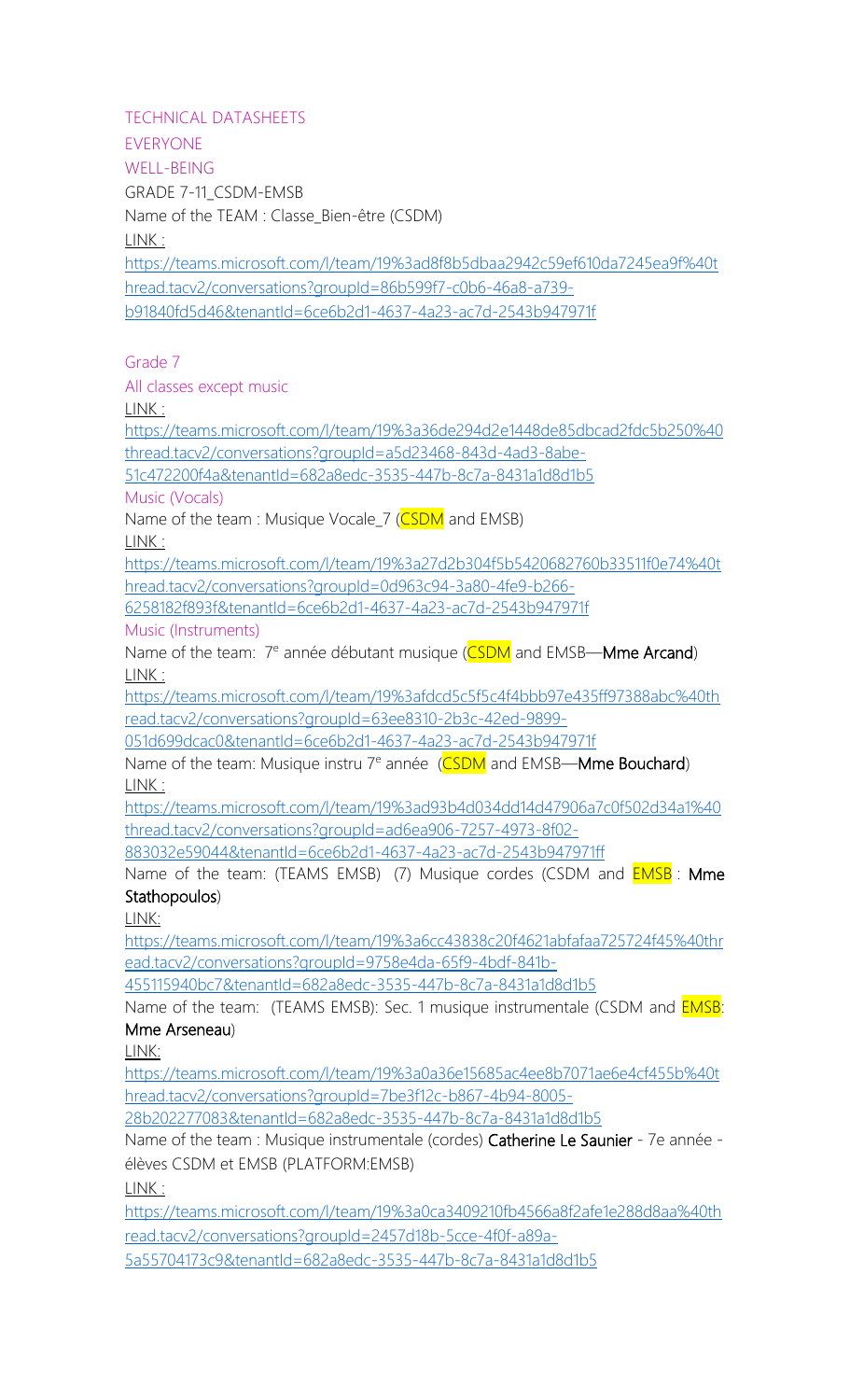<span id="page-3-0"></span>All classes except English and Music

LINK:

[https://teams.microsoft.com/l/team/19%3a9658fa1ec0e84f38a547d2f5662bf1f8%40thr](https://teams.microsoft.com/l/team/19%3a9658fa1ec0e84f38a547d2f5662bf1f8%40thread.tacv2/conversations?groupId=438e8958-533f-41c5-aa2c-67c5100edd45&tenantId=682a8edc-3535-447b-8c7a-8431a1d8d1b5) [ead.tacv2/conversations?groupId=438e8958-533f-41c5-aa2c-](https://teams.microsoft.com/l/team/19%3a9658fa1ec0e84f38a547d2f5662bf1f8%40thread.tacv2/conversations?groupId=438e8958-533f-41c5-aa2c-67c5100edd45&tenantId=682a8edc-3535-447b-8c7a-8431a1d8d1b5)[67c5100edd45&tenantId=682a8edc-3535-447b-8c7a-8431a1d8d1b5](https://teams.microsoft.com/l/team/19%3a9658fa1ec0e84f38a547d2f5662bf1f8%40thread.tacv2/conversations?groupId=438e8958-533f-41c5-aa2c-67c5100edd45&tenantId=682a8edc-3535-447b-8c7a-8431a1d8d1b5)

## ENGLISH

LINK: [https://teams.microsoft.com/l/team/19%3ad6001ea274324ce1a41f395b5b1acd2d%40t](https://teams.microsoft.com/l/team/19%3ad6001ea274324ce1a41f395b5b1acd2d%40thread.tacv2/conversations?groupId=8585d74b-eb78-4f65-830f-c60a8fc1cf28&tenantId=682a8edc-3535-447b-8c7a-8431a1d8d1b5) [hread.tacv2/conversations?groupId=8585d74b-eb78-4f65-830f](https://teams.microsoft.com/l/team/19%3ad6001ea274324ce1a41f395b5b1acd2d%40thread.tacv2/conversations?groupId=8585d74b-eb78-4f65-830f-c60a8fc1cf28&tenantId=682a8edc-3535-447b-8c7a-8431a1d8d1b5)[c60a8fc1cf28&tenantId=682a8edc-3535-447b-8c7a-8431a1d8d1b5](https://teams.microsoft.com/l/team/19%3ad6001ea274324ce1a41f395b5b1acd2d%40thread.tacv2/conversations?groupId=8585d74b-eb78-4f65-830f-c60a8fc1cf28&tenantId=682a8edc-3535-447b-8c7a-8431a1d8d1b5)

Music (Vocals) (CSDM and EMSB)

Name of the team: 8E-9E EMSB

Name of the team: Musique Vocale 8

LINK:

[https://teams.microsoft.com/l/team/19%3a6d3dc78bb56943c7961aff59f5395a30%40t](https://teams.microsoft.com/l/team/19%3a6d3dc78bb56943c7961aff59f5395a30%40thread.tacv2/conversations?groupId=c3b00078-164c-450f-ab1a-017f97e6e9c9&tenantId=6ce6b2d1-4637-4a23-ac7d-2543b947971f) [hread.tacv2/conversations?groupId=c3b00078-164c-450f-ab1a-](https://teams.microsoft.com/l/team/19%3a6d3dc78bb56943c7961aff59f5395a30%40thread.tacv2/conversations?groupId=c3b00078-164c-450f-ab1a-017f97e6e9c9&tenantId=6ce6b2d1-4637-4a23-ac7d-2543b947971f)[017f97e6e9c9&tenantId=6ce6b2d1-4637-4a23-ac7d-2543b947971f](https://teams.microsoft.com/l/team/19%3a6d3dc78bb56943c7961aff59f5395a30%40thread.tacv2/conversations?groupId=c3b00078-164c-450f-ab1a-017f97e6e9c9&tenantId=6ce6b2d1-4637-4a23-ac7d-2543b947971f)

#### Music (Instruments)

@ Name of the team : 8e année musique (CSDM and EMSB—Mme Arcand) LINK :

[https://teams.microsoft.com/l/team/19%3a447826be84c146e68464490b71763](https://teams.microsoft.com/l/team/19%3a447826be84c146e68464490b71763db6%40thread.tacv2/conversations?groupId=545fdc87-5be8-411e-9496-44b0c2e62bca&tenantId=6ce6b2d1-4637-4a23-ac7d-2543b947971f) [db6%40thread.tacv2/conversations?groupId=545fdc87-5be8-411e-9496-](https://teams.microsoft.com/l/team/19%3a447826be84c146e68464490b71763db6%40thread.tacv2/conversations?groupId=545fdc87-5be8-411e-9496-44b0c2e62bca&tenantId=6ce6b2d1-4637-4a23-ac7d-2543b947971f) [44b0c2e62bca&tenantId=6ce6b2d1-4637-4a23-ac7d-2543b947971f](https://teams.microsoft.com/l/team/19%3a447826be84c146e68464490b71763db6%40thread.tacv2/conversations?groupId=545fdc87-5be8-411e-9496-44b0c2e62bca&tenantId=6ce6b2d1-4637-4a23-ac7d-2543b947971f)

@ Name of the team : Musique instru 8e année (CSDM and EMSB—Mme Bouchard)

LINK :

[https://teams.microsoft.com/l/team/19%3a00a7d0ba889f401bbd7c05826f0962f](https://teams.microsoft.com/l/team/19%3a00a7d0ba889f401bbd7c05826f0962fe%40thread.tacv2/conversations?groupId=9331a52e-11f7-4342-9903-0be5bd29a2ba&tenantId=6ce6b2d1-4637-4a23-ac7d-2543b947971f) [e%40thread.tacv2/conversations?groupId=9331a52e-11f7-4342-9903-](https://teams.microsoft.com/l/team/19%3a00a7d0ba889f401bbd7c05826f0962fe%40thread.tacv2/conversations?groupId=9331a52e-11f7-4342-9903-0be5bd29a2ba&tenantId=6ce6b2d1-4637-4a23-ac7d-2543b947971f) [0be5bd29a2ba&tenantId=6ce6b2d1-4637-4a23-ac7d-2543b947971f](https://teams.microsoft.com/l/team/19%3a00a7d0ba889f401bbd7c05826f0962fe%40thread.tacv2/conversations?groupId=9331a52e-11f7-4342-9903-0be5bd29a2ba&tenantId=6ce6b2d1-4637-4a23-ac7d-2543b947971f)

@ Name of the team (TEAMS EMSB) : (8) Musique cordes (CSDM and **EMSB** : Mme Stathopoulos)

LINK :

[https://teams.microsoft.com/l/team/19%3a124bd55aa37843fba5665b96a0c1b1](https://teams.microsoft.com/l/team/19%3a124bd55aa37843fba5665b96a0c1b142%40thread.tacv2/conversations?groupId=541c8d85-c9a2-4a07-b7f0-2f8a78a6a596&tenantId=682a8edc-3535-447b-8c7a-8431a1d8d1b5) [42%40thread.tacv2/conversations?groupId=541c8d85-c9a2-4a07-b7f0-](https://teams.microsoft.com/l/team/19%3a124bd55aa37843fba5665b96a0c1b142%40thread.tacv2/conversations?groupId=541c8d85-c9a2-4a07-b7f0-2f8a78a6a596&tenantId=682a8edc-3535-447b-8c7a-8431a1d8d1b5) [2f8a78a6a596&tenantId=682a8edc-3535-447b-8c7a-8431a1d8d1b5](https://teams.microsoft.com/l/team/19%3a124bd55aa37843fba5665b96a0c1b142%40thread.tacv2/conversations?groupId=541c8d85-c9a2-4a07-b7f0-2f8a78a6a596&tenantId=682a8edc-3535-447b-8c7a-8431a1d8d1b5)

@ Name of the team (TEAMS EMSB) : Sec. 2 musique instrumentale (CSDM and EMSB : Mme Arseneau)

LINK : [https://teams.microsoft.com/l/team/19%3ac6a3379b4e9e4f9296c4938eda855f](https://teams.microsoft.com/l/team/19%3ac6a3379b4e9e4f9296c4938eda855f92%40thread.tacv2/conversations?groupId=7151175c-765c-48ac-bae5-4f590d7bda29&tenantId=682a8edc-3535-447b-8c7a-8431a1d8d1b5) [92%40thread.tacv2/conversations?groupId=7151175c-765c-48ac-bae5-](https://teams.microsoft.com/l/team/19%3ac6a3379b4e9e4f9296c4938eda855f92%40thread.tacv2/conversations?groupId=7151175c-765c-48ac-bae5-4f590d7bda29&tenantId=682a8edc-3535-447b-8c7a-8431a1d8d1b5) [4f590d7bda29&tenantId=682a8edc-3535-447b-8c7a-8431a1d8d1b5](https://teams.microsoft.com/l/team/19%3ac6a3379b4e9e4f9296c4938eda855f92%40thread.tacv2/conversations?groupId=7151175c-765c-48ac-bae5-4f590d7bda29&tenantId=682a8edc-3535-447b-8c7a-8431a1d8d1b5)

@ Name of the team : PIANO RAYMOND gr.8 279-169204-84-2019 élèves CSDM et EMSB (PLATFORM:CSDM)

LINK :

[https://teams.microsoft.com/l/team/19%3a5c543093b7184aaf935f88b5f548ff92](https://teams.microsoft.com/l/team/19%3a5c543093b7184aaf935f88b5f548ff92%40thread.tacv2/conversations?groupId=16df983f-dd74-45b4-a82c-d3e60d2b1d29&tenantId=6ce6b2d1-4637-4a23-ac7d-2543b947971f) [%40thread.tacv2/conversations?groupId=16df983f-dd74-45b4-a82c](https://teams.microsoft.com/l/team/19%3a5c543093b7184aaf935f88b5f548ff92%40thread.tacv2/conversations?groupId=16df983f-dd74-45b4-a82c-d3e60d2b1d29&tenantId=6ce6b2d1-4637-4a23-ac7d-2543b947971f)[d3e60d2b1d29&tenantId=6ce6b2d1-4637-4a23-ac7d-2543b947971f](https://teams.microsoft.com/l/team/19%3a5c543093b7184aaf935f88b5f548ff92%40thread.tacv2/conversations?groupId=16df983f-dd74-45b4-a82c-d3e60d2b1d29&tenantId=6ce6b2d1-4637-4a23-ac7d-2543b947971f)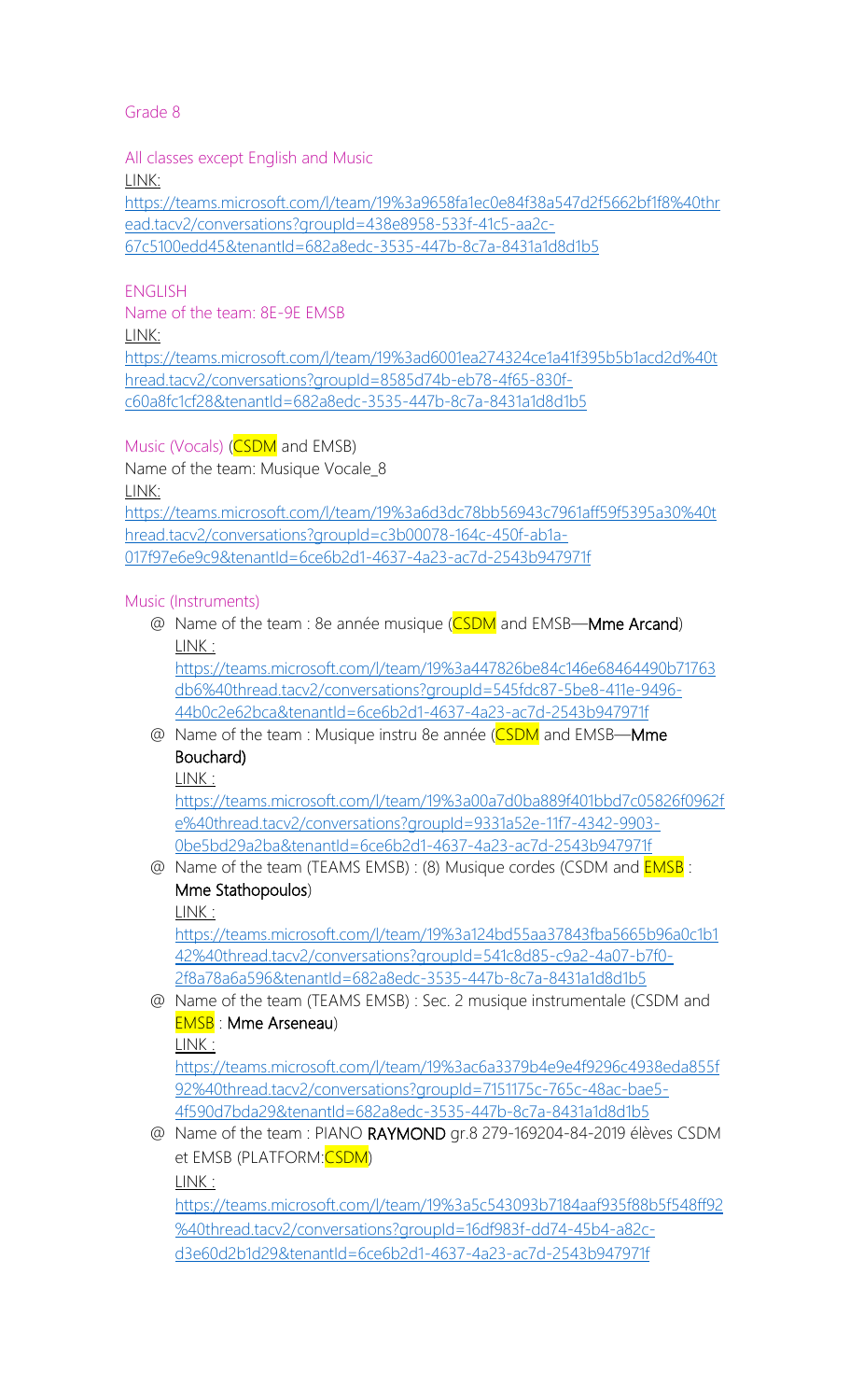<span id="page-4-0"></span>All classes except English and music

LINK:

[https://teams.microsoft.com/l/team/19%3a12d8141a28c84a8cb050951cce6308b6%40t](https://teams.microsoft.com/l/team/19%3a12d8141a28c84a8cb050951cce6308b6%40thread.tacv2/conversations?groupId=4fe5ef7d-7e1e-45c7-abf1-12c4ec26ca7d&tenantId=682a8edc-3535-447b-8c7a-8431a1d8d1b5) [hread.tacv2/conversations?groupId=4fe5ef7d-7e1e-45c7-abf1-](https://teams.microsoft.com/l/team/19%3a12d8141a28c84a8cb050951cce6308b6%40thread.tacv2/conversations?groupId=4fe5ef7d-7e1e-45c7-abf1-12c4ec26ca7d&tenantId=682a8edc-3535-447b-8c7a-8431a1d8d1b5) [12c4ec26ca7d&tenantId=682a8edc-3535-447b-8c7a-8431a1d8d1b5](https://teams.microsoft.com/l/team/19%3a12d8141a28c84a8cb050951cce6308b6%40thread.tacv2/conversations?groupId=4fe5ef7d-7e1e-45c7-abf1-12c4ec26ca7d&tenantId=682a8edc-3535-447b-8c7a-8431a1d8d1b5)

## ENGLISH

Name of the team: 8E-9E EMSB LINK: [https://teams.microsoft.com/l/team/19%3ad6001ea274324ce1a41f395b5b1acd2d%40t](https://teams.microsoft.com/l/team/19%3ad6001ea274324ce1a41f395b5b1acd2d%40thread.tacv2/conversations?groupId=8585d74b-eb78-4f65-830f-c60a8fc1cf28&tenantId=682a8edc-3535-447b-8c7a-8431a1d8d1b5) [hread.tacv2/conversations?groupId=8585d74b-eb78-4f65-830f](https://teams.microsoft.com/l/team/19%3ad6001ea274324ce1a41f395b5b1acd2d%40thread.tacv2/conversations?groupId=8585d74b-eb78-4f65-830f-c60a8fc1cf28&tenantId=682a8edc-3535-447b-8c7a-8431a1d8d1b5)[c60a8fc1cf28&tenantId=682a8edc-3535-447b-8c7a-8431a1d8d1b5](https://teams.microsoft.com/l/team/19%3ad6001ea274324ce1a41f395b5b1acd2d%40thread.tacv2/conversations?groupId=8585d74b-eb78-4f65-830f-c60a8fc1cf28&tenantId=682a8edc-3535-447b-8c7a-8431a1d8d1b5)

Music (Vocals) (CSDM and EMSB)

Name of the team: Musique Vocale 9

LINK:

[https://teams.microsoft.com/l/team/19%3a5b48345e26d942a4981c76b59da63d97%4](https://teams.microsoft.com/l/team/19%3a5b48345e26d942a4981c76b59da63d97%40thread.tacv2/conversations?groupId=fdcfe152-2ace-4169-aeda-4a1e40e06d18&tenantId=6ce6b2d1-4637-4a23-ac7d-2543b947971f) [0thread.tacv2/conversations?groupId=fdcfe152-2ace-4169-aeda-](https://teams.microsoft.com/l/team/19%3a5b48345e26d942a4981c76b59da63d97%40thread.tacv2/conversations?groupId=fdcfe152-2ace-4169-aeda-4a1e40e06d18&tenantId=6ce6b2d1-4637-4a23-ac7d-2543b947971f)[4a1e40e06d18&tenantId=6ce6b2d1-4637-4a23-ac7d-2543b947971f](https://teams.microsoft.com/l/team/19%3a5b48345e26d942a4981c76b59da63d97%40thread.tacv2/conversations?groupId=fdcfe152-2ace-4169-aeda-4a1e40e06d18&tenantId=6ce6b2d1-4637-4a23-ac7d-2543b947971f)

#### Music (Instruments)

@ Name of the team: 9e année musique (CSDM and EMSB—Mme Arcand) LINK:

[https://teams.microsoft.com/l/team/19%3a5b48345e26d942a4981c76b59da63](https://teams.microsoft.com/l/team/19%3a5b48345e26d942a4981c76b59da63d97%40thread.tacv2/conversations?groupId=fdcfe152-2ace-4169-aeda-4a1e40e06d18&tenantId=6ce6b2d1-4637-4a23-ac7d-2543b947971f) [d97%40thread.tacv2/conversations?groupId=fdcfe152-2ace-4169-aeda-](https://teams.microsoft.com/l/team/19%3a5b48345e26d942a4981c76b59da63d97%40thread.tacv2/conversations?groupId=fdcfe152-2ace-4169-aeda-4a1e40e06d18&tenantId=6ce6b2d1-4637-4a23-ac7d-2543b947971f)[4a1e40e06d18&tenantId=6ce6b2d1-4637-4a23-ac7d-2543b947971f](https://teams.microsoft.com/l/team/19%3a5b48345e26d942a4981c76b59da63d97%40thread.tacv2/conversations?groupId=fdcfe152-2ace-4169-aeda-4a1e40e06d18&tenantId=6ce6b2d1-4637-4a23-ac7d-2543b947971f)

@ Name of the team: Musique instru 9e année (CSDM and EMSB—Mme Bouchard)

LINK

[https://teams.microsoft.com/l/team/19%3a9b47f9ea7cb6430a9b457cbd1685e2](https://teams.microsoft.com/l/team/19%3a9b47f9ea7cb6430a9b457cbd1685e212%40thread.tacv2/conversations?groupId=7e840524-ccaa-4cb5-b269-8f599eaa1393&tenantId=6ce6b2d1-4637-4a23-ac7d-2543b947971f) [12%40thread.tacv2/conversations?groupId=7e840524-ccaa-4cb5-b269-](https://teams.microsoft.com/l/team/19%3a9b47f9ea7cb6430a9b457cbd1685e212%40thread.tacv2/conversations?groupId=7e840524-ccaa-4cb5-b269-8f599eaa1393&tenantId=6ce6b2d1-4637-4a23-ac7d-2543b947971f) [8f599eaa1393&tenantId=6ce6b2d1-4637-4a23-ac7d-2543b947971f](https://teams.microsoft.com/l/team/19%3a9b47f9ea7cb6430a9b457cbd1685e212%40thread.tacv2/conversations?groupId=7e840524-ccaa-4cb5-b269-8f599eaa1393&tenantId=6ce6b2d1-4637-4a23-ac7d-2543b947971f)

@ Name of the team (TEAMS EMSB): (9) Musique cordes (CSDM and **EMSB**: **Mme** Stathopoulos and Mme Lemay) LINK:

[https://teams.microsoft.com/l/team/19%3ad6d68cad42fa4685bc96462f0d5b95](https://teams.microsoft.com/l/team/19%3ad6d68cad42fa4685bc96462f0d5b9597%40thread.tacv2/conversations?groupId=456ad981-4a69-4a50-b219-ffa59e74bee3&tenantId=682a8edc-3535-447b-8c7a-8431a1d8d1b5) [97%40thread.tacv2/conversations?groupId=456ad981-4a69-4a50-b219](https://teams.microsoft.com/l/team/19%3ad6d68cad42fa4685bc96462f0d5b9597%40thread.tacv2/conversations?groupId=456ad981-4a69-4a50-b219-ffa59e74bee3&tenantId=682a8edc-3535-447b-8c7a-8431a1d8d1b5) [ffa59e74bee3&tenantId=682a8edc-3535-447b-8c7a-8431a1d8d1b5](https://teams.microsoft.com/l/team/19%3ad6d68cad42fa4685bc96462f0d5b9597%40thread.tacv2/conversations?groupId=456ad981-4a69-4a50-b219-ffa59e74bee3&tenantId=682a8edc-3535-447b-8c7a-8431a1d8d1b5)

@ Name of the team (TEAMS EMSB): Sec 3 musique instrumentale (CSDM and EMSB: Mme Arseneau)

LINK:

[https://teams.microsoft.com/l/team/19%3af05bdb6227c2423eae411c34404f40](https://teams.microsoft.com/l/team/19%3af05bdb6227c2423eae411c34404f40d5%40thread.tacv2/conversations?groupId=0da5884b-9179-430f-a99e-6f18ff67c148&tenantId=682a8edc-3535-447b-8c7a-8431a1d8d1b5) [d5%40thread.tacv2/conversations?groupId=0da5884b-9179-430f-a99e-](https://teams.microsoft.com/l/team/19%3af05bdb6227c2423eae411c34404f40d5%40thread.tacv2/conversations?groupId=0da5884b-9179-430f-a99e-6f18ff67c148&tenantId=682a8edc-3535-447b-8c7a-8431a1d8d1b5)[6f18ff67c148&tenantId=682a8edc-3535-447b-8c7a-8431a1d8d1b5](https://teams.microsoft.com/l/team/19%3af05bdb6227c2423eae411c34404f40d5%40thread.tacv2/conversations?groupId=0da5884b-9179-430f-a99e-6f18ff67c148&tenantId=682a8edc-3535-447b-8c7a-8431a1d8d1b5)

@ Name of the team: PIANO RAYMOND gr.9 279-169302-86-2019 élèves CSDM et EMSB (PLATFORM: CSDM) LINK :

[https://teams.microsoft.com/l/team/19%3ace954d34bb4846b99dac047014c66](https://teams.microsoft.com/l/team/19%3ace954d34bb4846b99dac047014c66531%40thread.tacv2/conversations?groupId=4ddbb60f-6191-4c51-bc40-3a24644c6e61&tenantId=6ce6b2d1-4637-4a23-ac7d-2543b947971f) [531%40thread.tacv2/conversations?groupId=4ddbb60f-6191-4c51-bc40-](https://teams.microsoft.com/l/team/19%3ace954d34bb4846b99dac047014c66531%40thread.tacv2/conversations?groupId=4ddbb60f-6191-4c51-bc40-3a24644c6e61&tenantId=6ce6b2d1-4637-4a23-ac7d-2543b947971f) [3a24644c6e61&tenantId=6ce6b2d1-4637-4a23-ac7d-2543b947971f](https://teams.microsoft.com/l/team/19%3ace954d34bb4846b99dac047014c66531%40thread.tacv2/conversations?groupId=4ddbb60f-6191-4c51-bc40-3a24644c6e61&tenantId=6ce6b2d1-4637-4a23-ac7d-2543b947971f)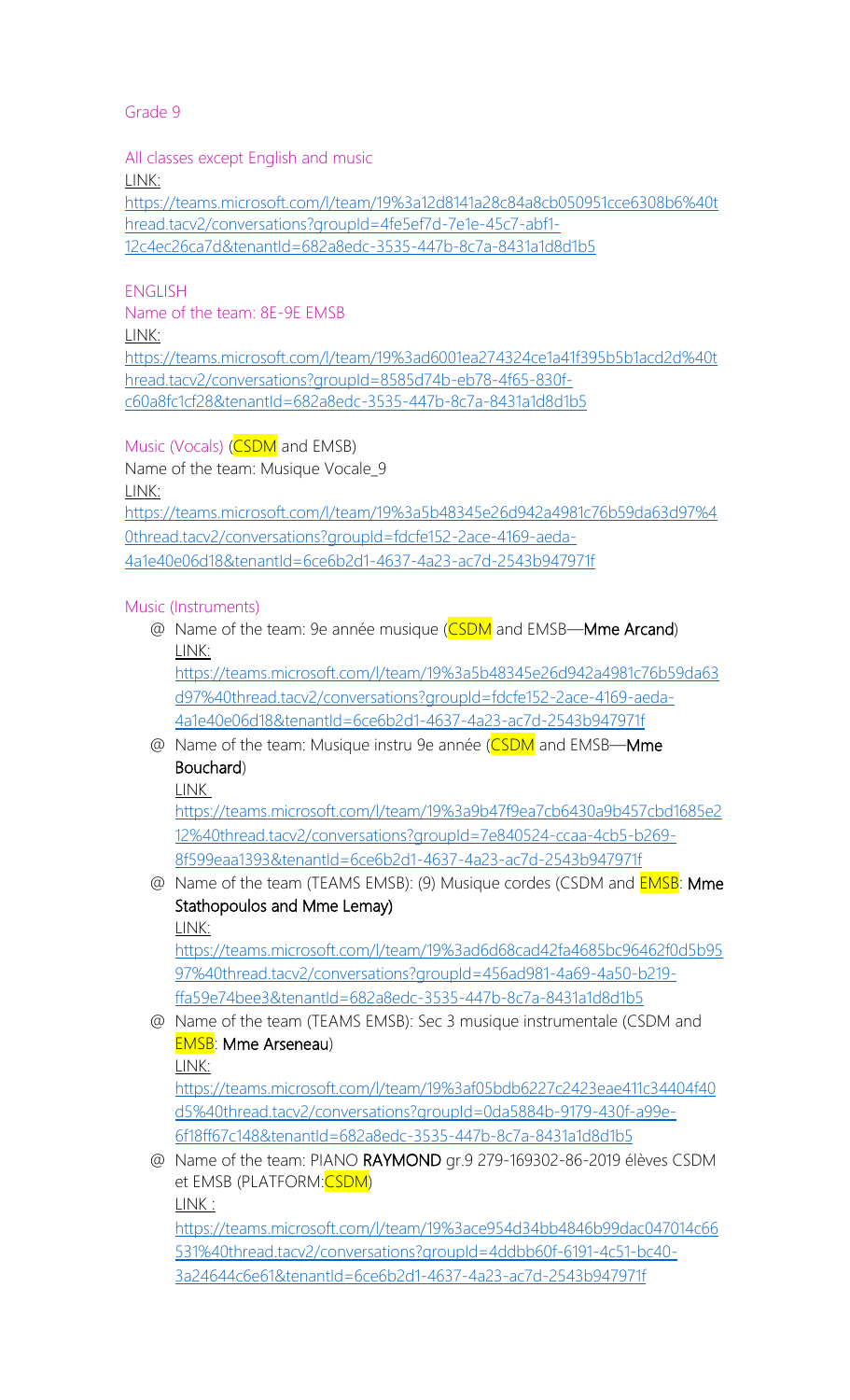<span id="page-5-0"></span>All classes except music

LINK:

[https://teams.microsoft.com/l/team/19%3a26f988c1300642ab9a14e212ef4858d0%40th](https://teams.microsoft.com/l/team/19%3a26f988c1300642ab9a14e212ef4858d0%40thread.tacv2/conversations?groupId=9860e2aa-5da1-4b26-874f-64c8d20b99c0&tenantId=682a8edc-3535-447b-8c7a-8431a1d8d1b5) [read.tacv2/conversations?groupId=9860e2aa-5da1-4b26-874f-](https://teams.microsoft.com/l/team/19%3a26f988c1300642ab9a14e212ef4858d0%40thread.tacv2/conversations?groupId=9860e2aa-5da1-4b26-874f-64c8d20b99c0&tenantId=682a8edc-3535-447b-8c7a-8431a1d8d1b5)[64c8d20b99c0&tenantId=682a8edc-3535-447b-8c7a-8431a1d8d1b5](https://teams.microsoft.com/l/team/19%3a26f988c1300642ab9a14e212ef4858d0%40thread.tacv2/conversations?groupId=9860e2aa-5da1-4b26-874f-64c8d20b99c0&tenantId=682a8edc-3535-447b-8c7a-8431a1d8d1b5)

## Music (Vocals) (**CSDM** and EMSB)

Name of the team: Musique Vocale 10 LINK:

[https://teams.microsoft.com/l/team/19%3afcd2c9fff32940c68576b83c176082ff%40thre](https://teams.microsoft.com/l/team/19%3afcd2c9fff32940c68576b83c176082ff%40thread.tacv2/conversations?groupId=93b2f15c-6ff1-4b30-b6f7-5e1b7d24e120&tenantId=6ce6b2d1-4637-4a23-ac7d-2543b947971f) [ad.tacv2/conversations?groupId=93b2f15c-6ff1-4b30-b6f7-](https://teams.microsoft.com/l/team/19%3afcd2c9fff32940c68576b83c176082ff%40thread.tacv2/conversations?groupId=93b2f15c-6ff1-4b30-b6f7-5e1b7d24e120&tenantId=6ce6b2d1-4637-4a23-ac7d-2543b947971f) [5e1b7d24e120&tenantId=6ce6b2d1-4637-4a23-ac7d-2543b947971f](https://teams.microsoft.com/l/team/19%3afcd2c9fff32940c68576b83c176082ff%40thread.tacv2/conversations?groupId=93b2f15c-6ff1-4b30-b6f7-5e1b7d24e120&tenantId=6ce6b2d1-4637-4a23-ac7d-2543b947971f)

#### Music (Instruments)

- @ Name of the team: 10e année musique (CSDM and EMSB—Mme Arcand) LINK: [https://teams.microsoft.com/l/team/19%3a314330298aff452aad49278bcd8ab15f%40thread.tac](https://teams.microsoft.com/l/team/19%3a314330298aff452aad49278bcd8ab15f%40thread.tacv2/conversations?groupId=8593bcb7-f7bc-4237-bc35-a51f815f0886&tenantId=6ce6b2d1-4637-4a23-ac7d-2543b947971f) [v2/conversations?groupId=8593bcb7-f7bc-4237-bc35-a51f815f0886&tenantId=6ce6b2d1-](https://teams.microsoft.com/l/team/19%3a314330298aff452aad49278bcd8ab15f%40thread.tacv2/conversations?groupId=8593bcb7-f7bc-4237-bc35-a51f815f0886&tenantId=6ce6b2d1-4637-4a23-ac7d-2543b947971f) [4637-4a23-ac7d-2543b947971f](https://teams.microsoft.com/l/team/19%3a314330298aff452aad49278bcd8ab15f%40thread.tacv2/conversations?groupId=8593bcb7-f7bc-4237-bc35-a51f815f0886&tenantId=6ce6b2d1-4637-4a23-ac7d-2543b947971f)
- @ Name of the team: Musique instru 10e année (CSDM and EMSB—Mme Bouchard) LINK:

[https://teams.microsoft.com/l/team/19%3ac9b35b98ae3d42c98656e5dc77ff7d4f%40thread.tac](https://teams.microsoft.com/l/team/19%3ac9b35b98ae3d42c98656e5dc77ff7d4f%40thread.tacv2/conversations?groupId=f6d2f005-9363-409f-8fb4-28ac1067bd59&tenantId=6ce6b2d1-4637-4a23-ac7d-2543b947971f) [v2/conversations?groupId=f6d2f005-9363-409f-8fb4-28ac1067bd59&tenantId=6ce6b2d1-](https://teams.microsoft.com/l/team/19%3ac9b35b98ae3d42c98656e5dc77ff7d4f%40thread.tacv2/conversations?groupId=f6d2f005-9363-409f-8fb4-28ac1067bd59&tenantId=6ce6b2d1-4637-4a23-ac7d-2543b947971f) [4637-4a23-ac7d-2543b947971f](https://teams.microsoft.com/l/team/19%3ac9b35b98ae3d42c98656e5dc77ff7d4f%40thread.tacv2/conversations?groupId=f6d2f005-9363-409f-8fb4-28ac1067bd59&tenantId=6ce6b2d1-4637-4a23-ac7d-2543b947971f)

@ Name of the team (TEAMS EMSB): (10) Musique cordes (CSDM and **EMSB**: Mme Stathopoulos) LINK:

[https://teams.microsoft.com/l/team/19%3a6d4f40a600b341d6b929fe3c237a0545%40thread.ta](https://teams.microsoft.com/l/team/19%3a6d4f40a600b341d6b929fe3c237a0545%40thread.tacv2/conversations?groupId=83c77141-2c39-40f4-a9cd-a227632a8169&tenantId=682a8edc-3535-447b-8c7a-8431a1d8d1b5) [cv2/conversations?groupId=83c77141-2c39-40f4-a9cd-a227632a8169&tenantId=682a8edc-](https://teams.microsoft.com/l/team/19%3a6d4f40a600b341d6b929fe3c237a0545%40thread.tacv2/conversations?groupId=83c77141-2c39-40f4-a9cd-a227632a8169&tenantId=682a8edc-3535-447b-8c7a-8431a1d8d1b5)[3535-447b-8c7a-8431a1d8d1b5](https://teams.microsoft.com/l/team/19%3a6d4f40a600b341d6b929fe3c237a0545%40thread.tacv2/conversations?groupId=83c77141-2c39-40f4-a9cd-a227632a8169&tenantId=682a8edc-3535-447b-8c7a-8431a1d8d1b5)

@ Name of the team (TEAMS EMSB): Sec 4 musique instrumentale (CSDM and **EMSB**: Mme Arseneau)

LINK:

[https://teams.microsoft.com/l/team/19%3a0dcfa16f93724b4ab5ce8316432aeb58%40thread.tac](https://teams.microsoft.com/l/team/19%3a0dcfa16f93724b4ab5ce8316432aeb58%40thread.tacv2/conversations?groupId=8a185977-da3b-4706-9297-021f0e8e1a4c&tenantId=682a8edc-3535-447b-8c7a-8431a1d8d1b5) [v2/conversations?groupId=8a185977-da3b-4706-9297-021f0e8e1a4c&tenantId=682a8edc-](https://teams.microsoft.com/l/team/19%3a0dcfa16f93724b4ab5ce8316432aeb58%40thread.tacv2/conversations?groupId=8a185977-da3b-4706-9297-021f0e8e1a4c&tenantId=682a8edc-3535-447b-8c7a-8431a1d8d1b5)[3535-447b-8c7a-8431a1d8d1b5](https://teams.microsoft.com/l/team/19%3a0dcfa16f93724b4ab5ce8316432aeb58%40thread.tacv2/conversations?groupId=8a185977-da3b-4706-9297-021f0e8e1a4c&tenantId=682a8edc-3535-447b-8c7a-8431a1d8d1b5)

@ Name of the team : Musique instrumentale (piano) Catherine Le Saunier - 10e année seulement - élèves CSMD et EMSB (PLATFORM: CSDM) LINK :

[https://teams.microsoft.com/l/team/19%3a8bb62399f2714dedbf08f2bfd2907573%40thread.tac](https://teams.microsoft.com/l/team/19%3a8bb62399f2714dedbf08f2bfd2907573%40thread.tacv2/conversations?groupId=864178a1-f49c-4f75-a4fc-0856444d8976&tenantId=6ce6b2d1-4637-4a23-ac7d-2543b947971f) [v2/conversations?groupId=864178a1-f49c-4f75-a4fc-0856444d8976&tenantId=6ce6b2d1-](https://teams.microsoft.com/l/team/19%3a8bb62399f2714dedbf08f2bfd2907573%40thread.tacv2/conversations?groupId=864178a1-f49c-4f75-a4fc-0856444d8976&tenantId=6ce6b2d1-4637-4a23-ac7d-2543b947971f) [4637-4a23-ac7d-2543b947971f](https://teams.microsoft.com/l/team/19%3a8bb62399f2714dedbf08f2bfd2907573%40thread.tacv2/conversations?groupId=864178a1-f49c-4f75-a4fc-0856444d8976&tenantId=6ce6b2d1-4637-4a23-ac7d-2543b947971f)

@ Name of the team: PIANO RAYMOND gr.10 279-165444-03-2019 élèves CSDM et EMSB (PLATFORM: CSDM) LINK :

[https://teams.microsoft.com/l/team/19%3a5649a29e6f0640948837a3e61bde8f76%40thread.ta](https://teams.microsoft.com/l/team/19%3a5649a29e6f0640948837a3e61bde8f76%40thread.tacv2/conversations?groupId=314be7e6-6e78-4097-9a67-efcb0a2d0d34&tenantId=6ce6b2d1-4637-4a23-ac7d-2543b947971f) [cv2/conversations?groupId=314be7e6-6e78-4097-9a67-efcb0a2d0d34&tenantId=6ce6b2d1-](https://teams.microsoft.com/l/team/19%3a5649a29e6f0640948837a3e61bde8f76%40thread.tacv2/conversations?groupId=314be7e6-6e78-4097-9a67-efcb0a2d0d34&tenantId=6ce6b2d1-4637-4a23-ac7d-2543b947971f) [4637-4a23-ac7d-2543b947971f](https://teams.microsoft.com/l/team/19%3a5649a29e6f0640948837a3e61bde8f76%40thread.tacv2/conversations?groupId=314be7e6-6e78-4097-9a67-efcb0a2d0d34&tenantId=6ce6b2d1-4637-4a23-ac7d-2543b947971f)

@ Name of the team : Clavier 10e-11<sup>e</sup> (élèves CSDM et EMSB (PLATFORM: CSDM) Mme Le Cavalier

LINK :

[https://teams.microsoft.com/l/team/19%3a905926676d944bf184e3082b76a313d8%40thread.ta](https://teams.microsoft.com/l/team/19%3a905926676d944bf184e3082b76a313d8%40thread.tacv2/conversations?groupId=edc9e144-dd60-4701-8c9f-2d58b3c0f79e&tenantId=6ce6b2d1-4637-4a23-ac7d-2543b947971f) [cv2/conversations?groupId=edc9e144-dd60-4701-8c9f-2d58b3c0f79e&tenantId=6ce6b2d1-](https://teams.microsoft.com/l/team/19%3a905926676d944bf184e3082b76a313d8%40thread.tacv2/conversations?groupId=edc9e144-dd60-4701-8c9f-2d58b3c0f79e&tenantId=6ce6b2d1-4637-4a23-ac7d-2543b947971f) [4637-4a23-ac7d-2543b947971f](https://teams.microsoft.com/l/team/19%3a905926676d944bf184e3082b76a313d8%40thread.tacv2/conversations?groupId=edc9e144-dd60-4701-8c9f-2d58b3c0f79e&tenantId=6ce6b2d1-4637-4a23-ac7d-2543b947971f)